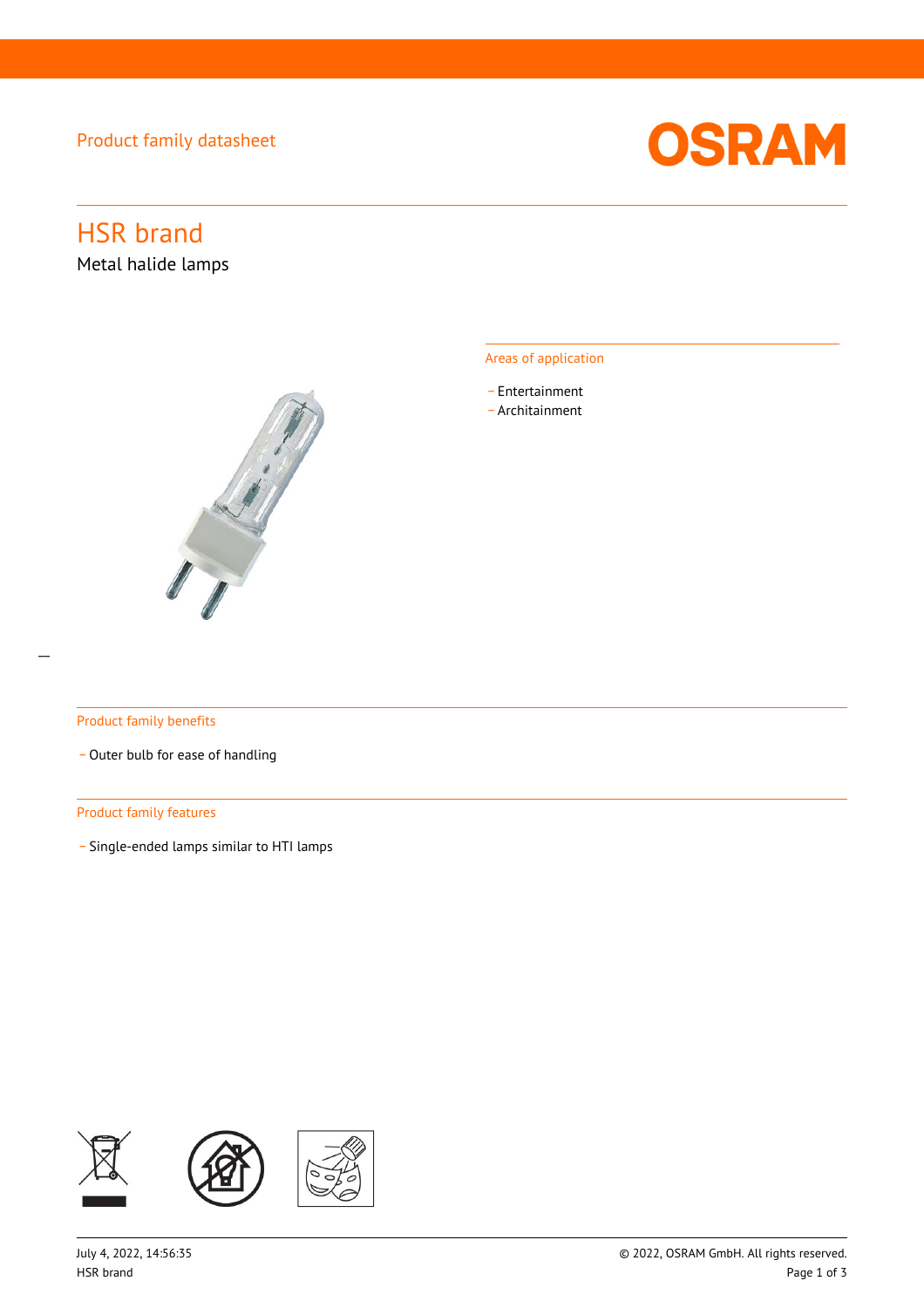# Product family datasheet

# Technical data

|                            | Electrical data           |                           | <b>Photometrical data</b>                 |                          |                           | Dimensions & weight |             |
|----------------------------|---------------------------|---------------------------|-------------------------------------------|--------------------------|---------------------------|---------------------|-------------|
| <b>Product description</b> | <b>Nominal</b><br>voltage | <b>Nominal</b><br>current | <b>Nominal</b><br><b>Luminous</b><br>flux | Luminance                | Color<br>temper-<br>ature | <b>Diameter</b>     | Length      |
| HSR 400 W/60               | 67.0 V                    | 6.9A                      | 33000 lm                                  | 20000 cd/cm <sup>2</sup> | 6000 K                    | $23.0$ mm           | 110.0<br>mm |
| HSR 575 W/60               | 95.0 V                    | 7 A                       |                                           | 10000 cd/cm <sup>2</sup> | 6000 K                    | $30.0$ mm           | 125.0<br>mm |
| HSR 575 W/72               | 97.5 V                    | 7.00 A                    | 49000 lm                                  | 10000 $\text{cd/cm}^2$   | 7200 K                    | 30.0 mm             | 125.0<br>mm |

|                            |                              | Lifespan | <b>Additional</b><br>product data        | <b>Capabilities</b>     | Environmental<br>information<br>Information<br>according Art. 33 of<br><b>EU Regulation (EC)</b><br>1907/2006 (REACh) |
|----------------------------|------------------------------|----------|------------------------------------------|-------------------------|-----------------------------------------------------------------------------------------------------------------------|
| <b>Product description</b> | Light center<br>length (LCL) | Lifespan | <b>Base</b><br>(standard<br>designation) | <b>Burning position</b> | Date of Declaration                                                                                                   |
| HSR 400 W/60               | 62.0 mm                      | 1000 h   | GX9.5                                    | Other                   | 19-01-2022                                                                                                            |
| HSR 575 W/60               | 65.0 mm                      | 1000h    | GX9.5                                    | Other                   | 19-01-2022                                                                                                            |
| HSR 575 W/72               | 65.0 mm                      | 1000 h   | GX9.5                                    | Other                   | 19-01-2022                                                                                                            |

| <b>Product description</b> | <b>Primary Article</b><br><b>Identifier</b>     | <b>Candidate List</b><br>Substance 1  | Declaration No. in<br><b>SCIP database</b> |
|----------------------------|-------------------------------------------------|---------------------------------------|--------------------------------------------|
| HSR 400 W/60               | 4050300315942<br>4008321631503                  | No declarable<br>substances contained | In work                                    |
| HSR 575 W/60               | 4050300941776<br>4008321625885                  | No declarable<br>substances contained | In work                                    |
| HSR 575 W/72               | 4008321074126<br>4008321625908<br>4008321662583 | No declarable<br>substances contained | No declarable<br>substances contained      |